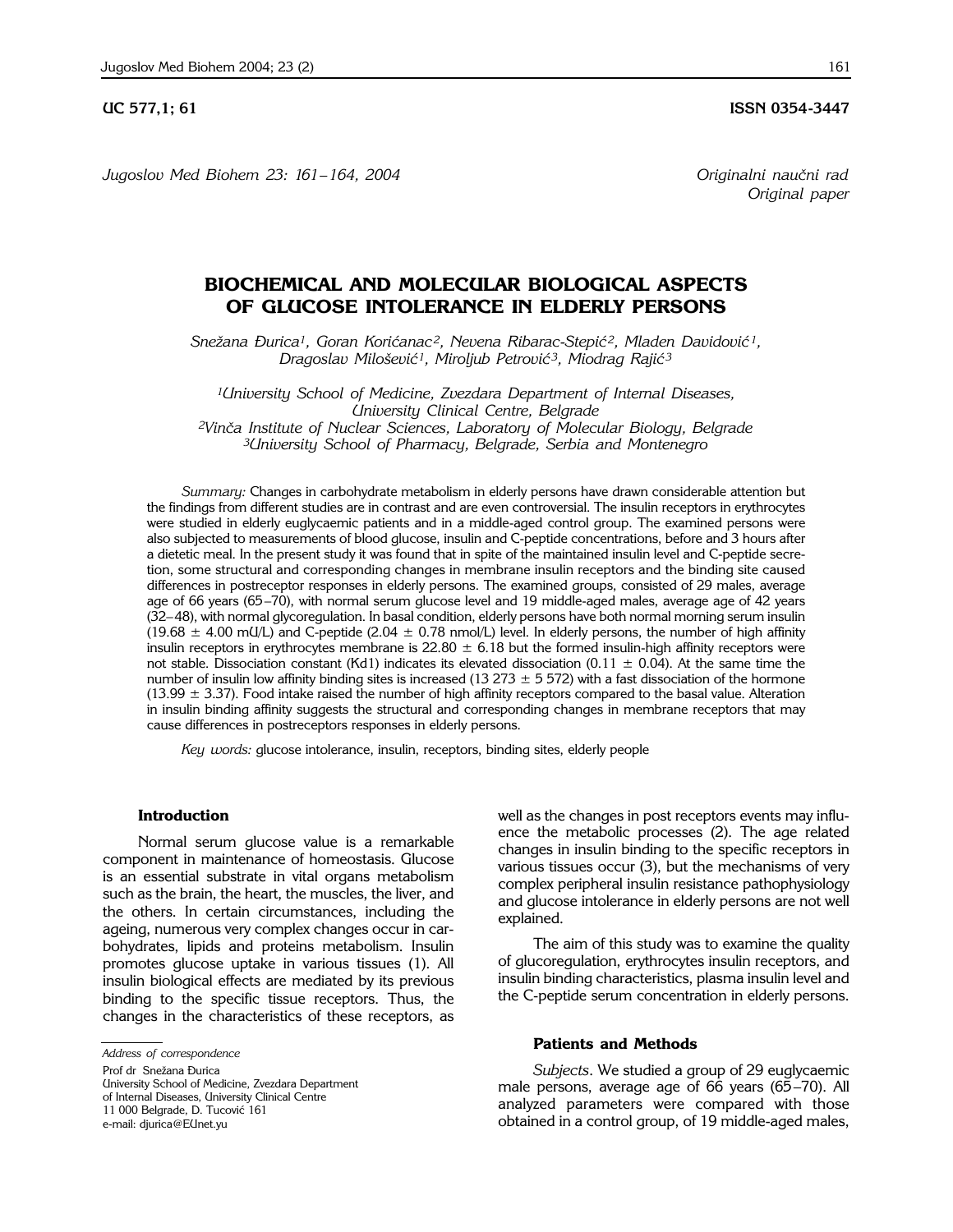average age of 42 years  $(32-48)$  with normal glycoregulation.

*Methods.* The morning glucose values, plasma insulin and C-peptide serum levels were analyzed in blood samples obtained by venepunction before the breakfast (basal value) and three hours (3h) later i.e. after a dietetic meal, using the standardized biochemical test for glucose and radioimmunoassay (produced by INEP-Diagnostics, Yu) for determination of serum insulin and C-peptide serum concentrations. The values, assumed to be normal, were accepted in accordance with the methods used. The quality control was performed in all cases.

*Insulin binding assay* was performed in accordance with our own modification (4). Scatchard plots analysis data were used to determine the binding capacities and dissociation constants (5). The curvilinear Scatchard plots were resolved into two components; high affinity low capacity  $(N_1)$  and low affinity high capacity  $(N_2)$  component. The dissociation constants (Kd<sub>1</sub> and Kd<sub>2</sub>) were also calculated (6). Binding capacities (mol/L) were converted to the receptors number per erythrocytes.

*Oral glucose tolerance test (oGTT)* was proved at the same manner in all analyzed persons, using 75.0 g of pure glucose.

*Statistical analysis*. The obtained data were evaluated by parametric statistics (7). The results were expressed by the mean value, resulting from two tests of the same sample with corresponding standard error  $(\bar{x} \pm SE)$ . The significance of observed differences was tested by one-way analysis of variance  $(F_{emp})$  in the same group (8) and by Student's t-test between the analyzed groups.

## **Results**

The patients included in this study were not obese. Their body mass indexes (BMI) were normal, obtained by Mini nutrition assessment (9): 22 kg/m<sup>2</sup>  $\pm$ 2.80 ( $\bar{x} \pm$  SD). Elderly persons (»physiological ageing«), i.e. group the examined, have normal morning blood glucose values (*Table I*).

The significant difference  $(p<0.05)$  in serum insulin and C-peptide levels between analyzed groups was proved. However, the curves, indicating the quality of glucoregulation, differed significantly (*Figure 1*).

In an attempt to elucidate the site of observed glucose intolerance during ageing, the binding of 125Iinsulin to isolated humans erythrocytes was analyzed in all persons included in the study. Scatchard analysis indicated that a decrease in receptors number (*Table II*), rather than receptors affinity seems to be the cause of the lowered specific insulin binding in elderly. This assumption is supported by the evidence indicating that the stability of formed insulin-receptor complex is higher  $(p<0.10)$  in the control group. However, the dissociation constant is not statistically significant between compared groups (*Table II*).

The results obtained by analysis of the low affinity binding sites demonstrate the heterogeneity. A higher number  $(p<0.01)$  of low affinity binding sites (13 273  $\pm$  5 572,  $\bar{x}$   $\pm$  SE) was observed in elderly. Insulin dissociates rapidly  $(p<0.025)$  from the complex, which were formed with low affinity binding sites  $(13.99 \pm 3.37, \bar{x} \pm \text{SE}).$ 

After a dietetic meal serum insulin level was higher (p  $(F)$  < 0.01) in the group of elderly persons (46.56)  $\pm$  14.27 versus15.04  $\pm$  1.87,  $\bar{x} \pm$  SE before). Very similar finding for C-peptide serum concentration 3h after the meal was obtained (3.39  $\pm$  0.86) when compared to the basal C-peptide (1.34  $\pm$  0.43) level (p  $(F)$  < 0.10).

However, in middle-aged group of persons both, serum insulin and C-peptide levels reached 55.24  $\pm$ 4.20 and 4.18  $\pm$  0.52, respectively.

In order to elucidate the site of the observed insulin resistance occurring in the elderly, insulin erythrocytes receptors were analyzed 3 hours after the meal. The number of the high affinity receptors decreased (p  $(F)$  < 0.05) after the meal in euglycaemic elderly people (14.20  $\pm$  2.80) in comparison with the



Table I Serum glucose, insulin and C-peptide morning levels in elderly and middle-aged persons

| Parameters<br>(reference values in brackets) | Elderly persons   | Middle-aged<br>control group |
|----------------------------------------------|-------------------|------------------------------|
| Glucose $(3.8-6.1$ mmol/L)                   | $5.64 \pm 0.30$   | $4.56 + 0.27$                |
| Insulin $(5-30 \text{ mU/L})$                | $15.04 \pm 1.87*$ | $19.68 \pm 4.00*$            |
| C-peptide $(2.1-4.0 \text{ nmol/L})$         | $1.34 \pm 0.43^*$ | $2.04 \pm 0.78^*$            |
|                                              | $*_{p<0.05}$      | * $p<0.05$                   |

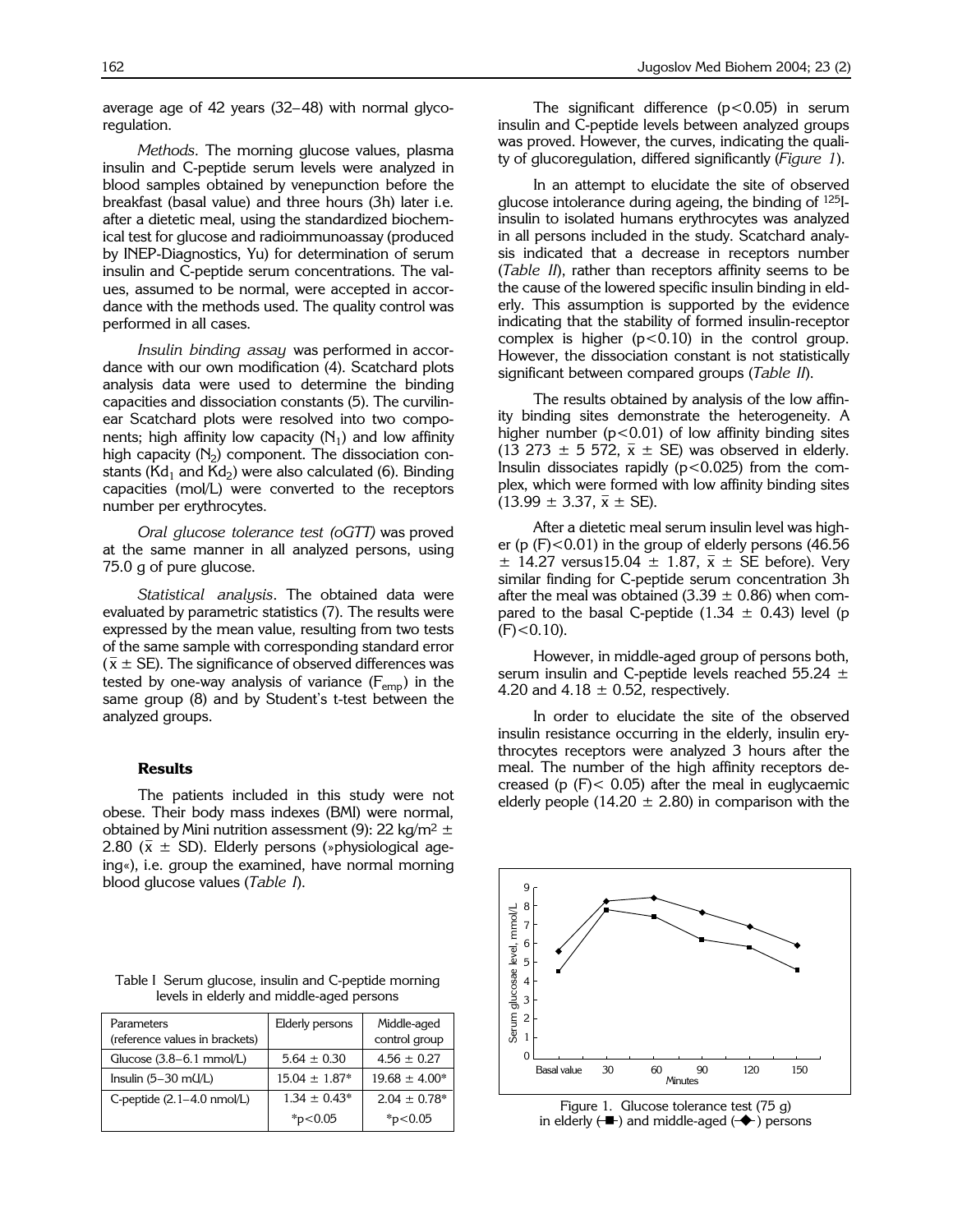| Groups      | Specific binding of <sup>125</sup> insulin/erythrocyte | Receptors        | Number            | Dissociation    | constant           |
|-------------|--------------------------------------------------------|------------------|-------------------|-----------------|--------------------|
|             |                                                        | High affinity    | Low affinity      | $(Kd_1)$        | (Kd <sub>2</sub> ) |
|             |                                                        | $(N_1)$          | (N <sub>2</sub> ) |                 |                    |
| Elderly     | $2.66 \pm 0.46$                                        | $14.65 \pm 1.70$ | $13273 \pm 5572$  | $0.11 \pm 0.04$ | $13.99 \pm 3.37$   |
| Middle-aged | $3.55 \pm 0.66$                                        | $22.80 \pm 6.18$ | $5069 \pm 1532$   | $0.09 \pm 0.02$ | $5.25 \pm 1.31$    |
|             | p< 0.1                                                 | p<0.05           | p<0.01            | p<0.10          | p<0.025            |

Table II Erythrocytes insulin receptors characteristics in elderly and middle-aged people

Table III Erythrocytes insulin receptors characteristics in analyzed groups 3h after the meal

| Groups      | Specific binding of <sup>125</sup> insulin/erythrocyte | Receptors        | Number            | <b>Dissociation</b> | constant           |
|-------------|--------------------------------------------------------|------------------|-------------------|---------------------|--------------------|
|             |                                                        | High affinity    | Low affinity      | $(Kd_1)$            | (Kd <sub>2</sub> ) |
|             |                                                        | $(N_1)$          | (N <sub>2</sub> ) |                     |                    |
| Elderly     | $1.93 \pm 0.18$                                        | $14.20 \pm 2.80$ | $8074 \pm 3087$   | $0.38 \pm 0.28$     | $10.41 \pm 4.08$   |
| Middle-aged | $3.18 \pm 0.46$                                        | $26.82 \pm 5.19$ | $9108 \pm 2425$   | $0.11 \pm 0.02$     | $14.24 \pm 3.30$   |
|             | p<0.01                                                 | p<0.05           | p<0.10            | p<0.05              | p<0.10             |

same parameter before the meal (14.65  $\pm$  1.70). The dissociation constant (0.38  $\pm$  0.28) was significantly (p<0.05) higher if compared to that before the meal and the control  $(0.11 \pm 0.02)$  group (*Table III*). Decreased insulin low affinity binding sites were found after the meal in elderly persons (8 074  $\pm$  3 087;  $\bar{x}$   $\pm$ SE) in physiological ageing process. This finding is statistically significantly lower ( $p$  ( $F$ ) $<$ 0.05) in comparison with the same parameter in the elderly before the meal (13 273  $\pm$  5 572) as well as compared to that observed in middle-aged control group (9 108  $\pm$ 2 425). Thus, it seems that the low affinity binding sites are »spare» binding sites, but without a stability of forming an insulin-binding site complex. The consequence is probably the postreceptor transmission dysfunction which can be the basis of the resistance to insulin action in elderly persons.

### **Discussion**

Although it is accepted that glucose intolerance is a common feature in advanced years, the effect of ageing on carbohydrate metabolism has not been completely clarified. Ageing is often accompanied by hyperglycaemia in non-diabetics (10) and may induce further deterioration of glucose homeostasis. The possible explanation for this, in a mild degree disturbed carbohydrate metabolism in elderly persons, could be some modification of insulin action at the target tissue level, including the receptor and post-receptor events, by changing the endocrine status, which occurred in ageing processes (11). However, the mechanisms by which some hormones modulate these processes are not yet understood, and the mechanism of insulin resistance as the consequence of ageing is still unknown. Thus, the goal of this study is to examine the

possibility if the glucoregulation in elderly persons is due to either the modification of receptors number and affinity or to changes in endogenous insulin secretion, indicated by C-peptide. All the above-mentioned data suggested the existence of some changes in insulin receptor characteristics. The number of high affinity receptors was not paralleled by an enhanced effect of hormone because the dissociation constant of high affinity receptors was higher in elderly persons than in middle-aged controls. Additionally, alteration in insulin binding affinity suggests some structural and corresponding changes in membranes receptors, that may cause some further differences in biological expected, post-receptor response, in elderly persons.

The data of this study support the hypothesis that ageing induced insulin resistance and mostly post-insulin binding defects, which could be at least partially located at the insulin receptor kinase, which is able to phosphorylate various proteins and other substrates (12), as well as at the level of synthesis and activity of enzymes involved in glucose metabolism, but not in the synthesis of insulin receptors.

This study provides the one more evidence on the hormone involvement in the ability of insulin receptor, which can regulate glucose level during the ageing. It seems, therefore, that ageing modulates the properties of insulin receptor complex and consequently the response to insulin action.

The obtained results suggest that the peripheral insulin resistance could be involved in very complex pathophysiology of glucose intolerance usually occurring in the elderly during normal ageing process.

*Acknowledgement*. This study was supported, in part, by the grant 1999, from Ministry of Sciences, Technology and Development Republic of Serbia.